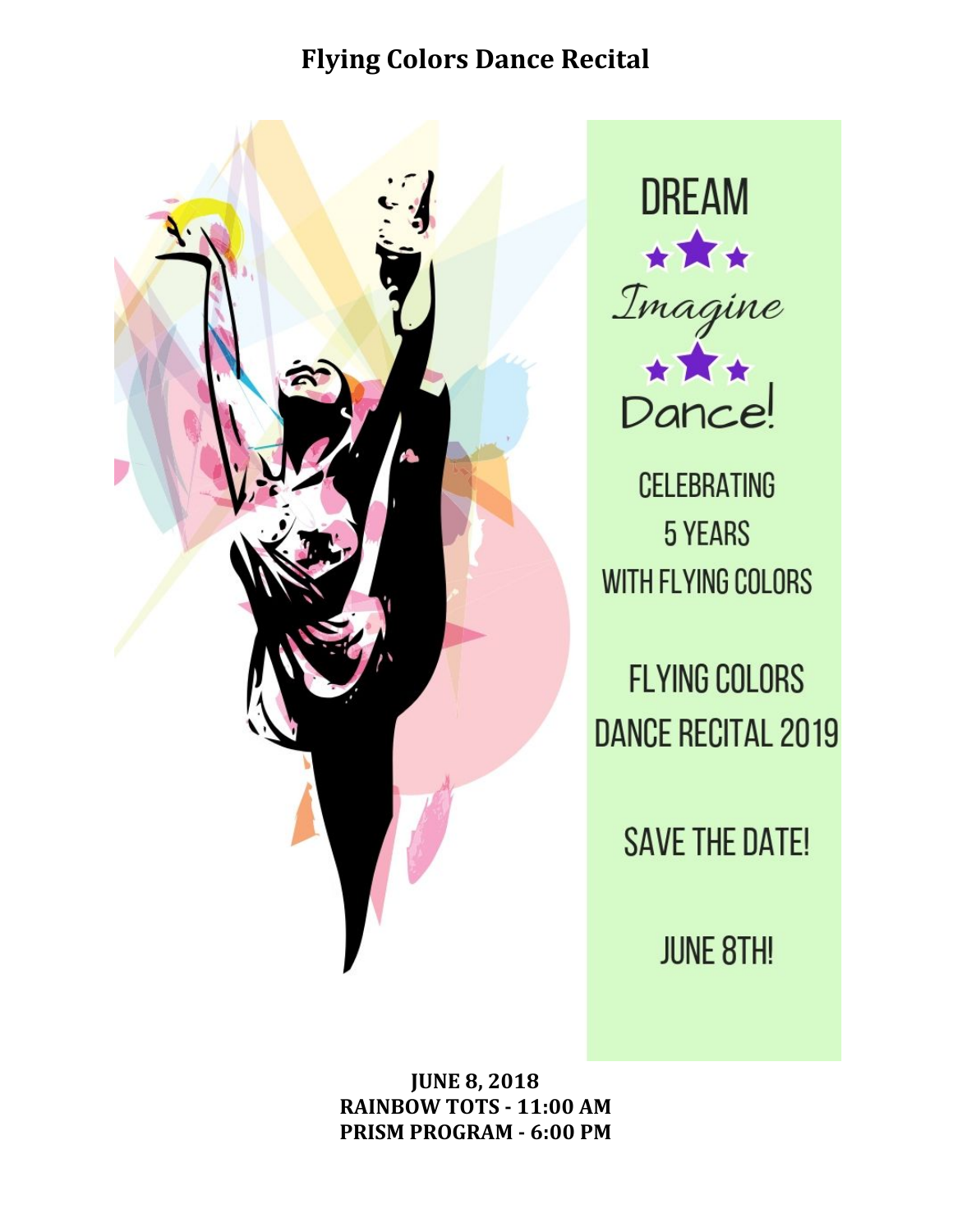# **Flying Colors Dance Recital IMPORTANT DATES TO REMEMBER**

By allowing your child to participate in the Flying Colors Dance Recital, you commit yourself and/or your child to the following dates and events:

### **SATURDAY, OCTOBER 27TH**

### **INSTALLMENT PAYMENT PERMISSION SLIPS DUE**

The costume fee can be paid in 3 installment payments of \$20.00 added to your monthly tuition, multiplied by # of classes. (**Total cost: \$60.00 per costume**)

1<sup>st</sup> Payment - \$20.00 on November 1<sup>st</sup>

2<sup>nd</sup> Payment - \$20.00 on December 1st

3<sup>rd</sup> Payment - \$20.00 on January 1st

### **Costume payments are NOT refundable.**

### **Costume fee also includes accessories (if needed), 1 pair of tights, pressing and packaging of costume and 2 recital tickets!**

## **OCTOBER 22nd – 27 TH**

### **Halloween Week - Parent observation and Recital Meeting**

During the last 20 minutes of your child's regular class the teachers will go over all recital details. This is a good opportunity for you to ask questions.

### **MONDAY, March 4TH**

**RECITAL T-SHIRT GO ON SALE ONLINE.**

## **SUNDAY, APRIL 1 ST**

### **RECITAL TICKETS GO ON SALE**

Purchasing information: Will be available online or in person. Ticket Price: \$12 pre-sale, \$15 at the door

## **PHOTO DAY – TBA (usually in the month of May)**

## **PARENT OBSERVATION & STUDIO SPIRIT WEEK - TBA**

### **FRIDAY, JUNE 7TH**

**DRESS REHEARSAL 3:00 - 7:00 PM–** Dress Rehearsal **LOCATION:** San Benito High School Auditorium - 1220 Monterey Street, Hollister Classes will be given a call-time. Students will not need to be there the entire 4 hours.

## **SATURDAY, JUNE 8th**

**RECITAL! 11:00 AM –** Rainbow Tots Recital **6:00 PM** - Prism Program Recital **LOCATION:** San Benito High School Auditorium - 1220 Monterey Street, Hollister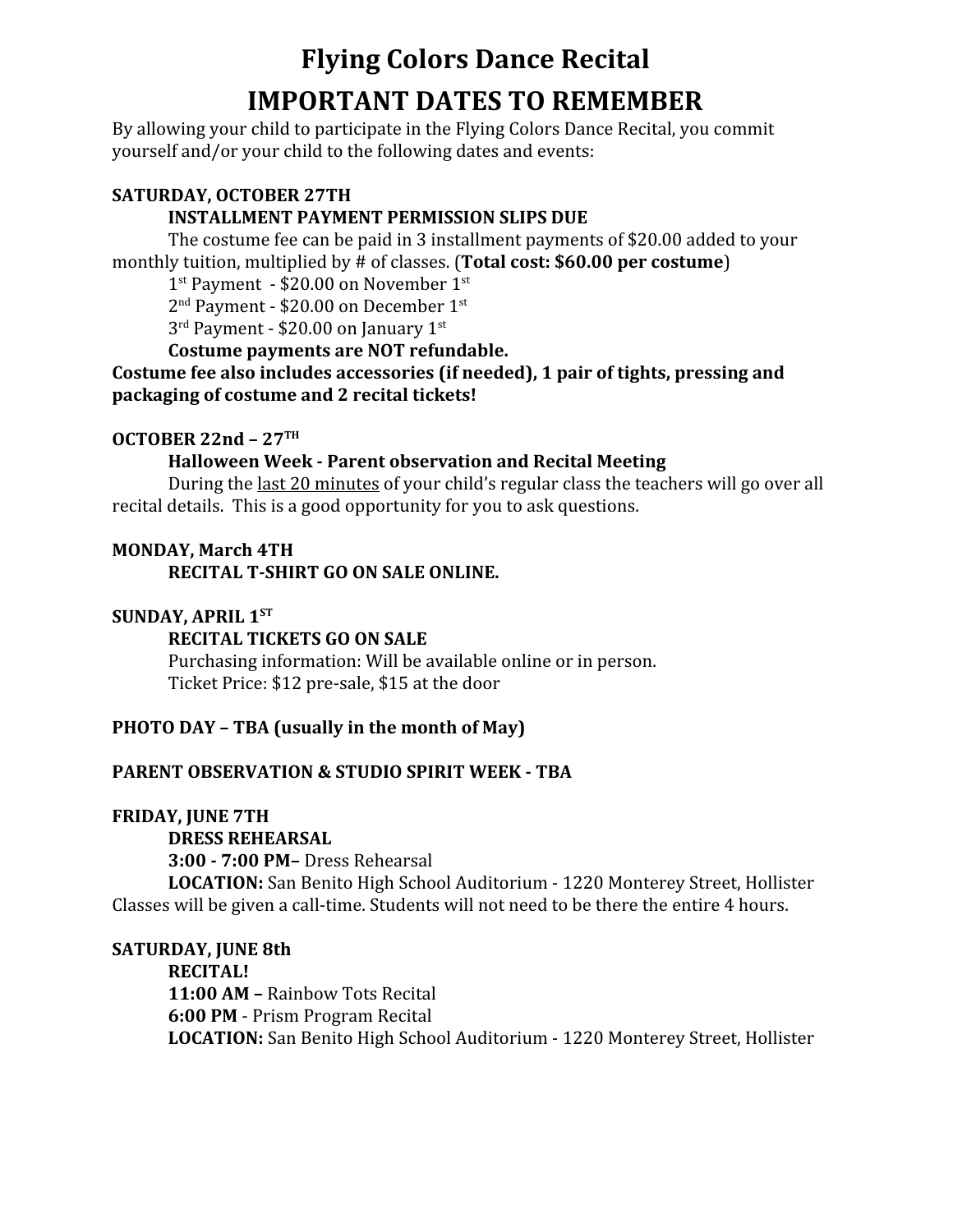## **Other dates to remember:**

**Holidays (No classes):**

**Halloween:** Wednesday, October 31, 2018

**Thanksgiving Break:** November 19 – 24, 2018

**Holiday Break:** December 23, 2018 – January 6, 2019

**Spring Break:** April 15 - 20, 2019

**Last Day of Classes:** June 6, 2019

*We will have 2 party days the week after classes to celebrate the end of the school year. TBA*

# **MINIMUM CLASS ATTENDANCE REQUIREMENT:**

**If a student misses more than 5 classes between January 7 th – June 6 th they may be restricted from performing in the recital.** In some cases, scheduling a private lesson can make up excessive absences. Private lessons are \$50.00 per hour. Please have your child attend class as much as possible. Absences due to illness are understandable and cannot be avoided. However, if your child is injured, have them come to class and observe. Students can learn a lot from observing class and it keeps them aware of new choreography. Please keep in mind that we cannot hold back teaching choreography to the rest of the class because 1 student is absent.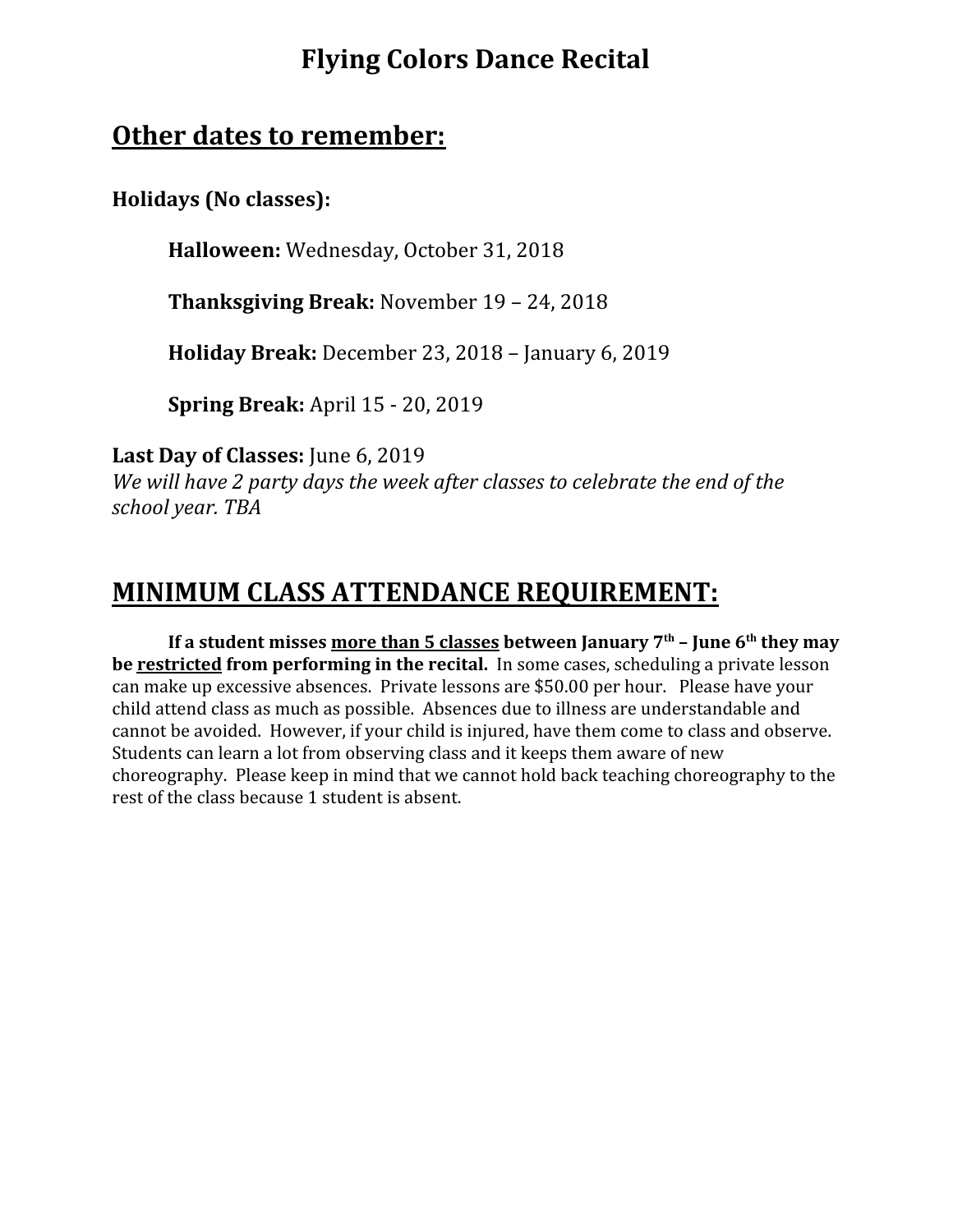# **COSTUMES**

#### **FEES:**

**Total cost:** \$60.00 per costume **Includes:** Costume, hair accessories, 1 pair of tights and 2 recital tickets!

**TIGHTS**: To ensure there are no discrepancies in color and style, students are required to have Revolution Brand tights. These will be included with their costume, and are available at the studio for purchase if extras are needed.

#### **MEASUREMENTS:**

Teachers will measure students for costume size during their regular class time. Costume companies do not always have costumes in-stock at their warehouse. Therefore they are made-to-order. Costumes can take months to ship. Every effort is made to ensure costumes are in-hand and on-time for the recital, but don't be surprised if your costume does not come in until the first week of May.

### **DISTRIBUTION:**

Once the majority of the costumes are received, we will announce a costume try on week (TBA). Students will try on their costumes during their regular class time. After costumes are tried on, they will stay at the studio. We will steam, package and alter costumes that need adjustments. Once all costumes are ready, and all costume fees are paid, costumes will be sent home. Costumes come with all hair accessories and tights.

### **RETURNS:**

**Costume fees are non-refundable.** Once the first payment is made, a costume will be ordered for you and cannot be returned (costume companies have a no returns policy). If a costume does not fit it can be exchanged for a different size. The teacher will determine the need for an exchange when costumes are distributed.

### **COSTUME CARE AND RULES**:

- Once home, do not allow your child to play dress up with their costume. The costume can only be worn for photo day, dress rehearsal, and recital.
- Keep the costume and all accessories together.
- Make sure not to lose any costume pieces. They cannot be replaced.
- Do not allow your child to wear their recital tights to class.
- Do not wash costumes in a washing machine. Dry clean only (after the recital)
- Ballet tutus should be stored upside down (by the crotch) to encourage lift in the skirt.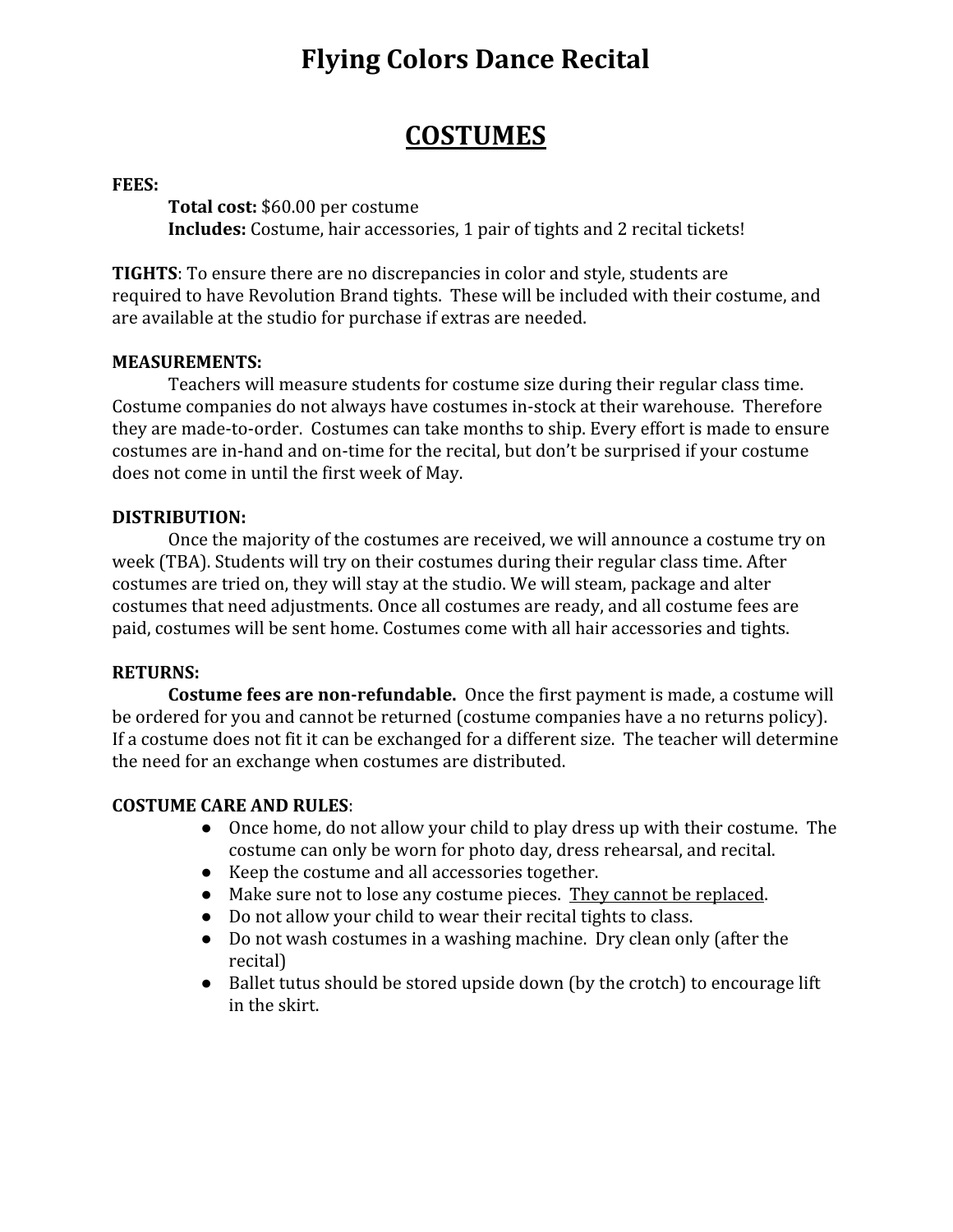# **PHOTO DAY:**

TBA – OPTIONAL – professional pictures of students in their recital costumes. Photos will be taken by: Marisa Duran Photography

# **DRESS REHEARSAL:**

# **FRIDAY, JUNE 7, 2019**

**LOCATION:** THE SAN BENITO HIGH SCHOOL AUDITORIUM

**WHEN:** Between 3:00 - 7:00 pm

## **PLEASE ARRIVE IN FULL COSTUME, HAIR, AND MAKE-UP.**

Classes will be assigned a call-time (TBA). Students will not need to be at the theatre the entire 4 hours.

# **RECITAL!**

## **SATURDAY, JUNE 8, 2019**

**LOCATION:** The San Benito High School Auditorium, 1220 Monterey Street, Hollister

**PLEASE ARRIVE ON-TIME AND IN FULL COSTUME, HAIR, AND MAKE-UP.**

## **RAINBOW TOTS RECITAL**

(Ages 2.5 – 5: Creative movement, Jazz/Ballet/Tap, Princess Ballet, Zumba Kids JR & Spectra Dance Team ONLY)

**STUDENT ARRIVAL TIME:** 10:00am **SHOW STARTS:** 11:00am

## **PRISM DANCE RECITAL**

(Ages 5 and up)

**STUDENT ARRIVAL TIME:** 5:00 pm **SHOW STARTS:** 6:00 PM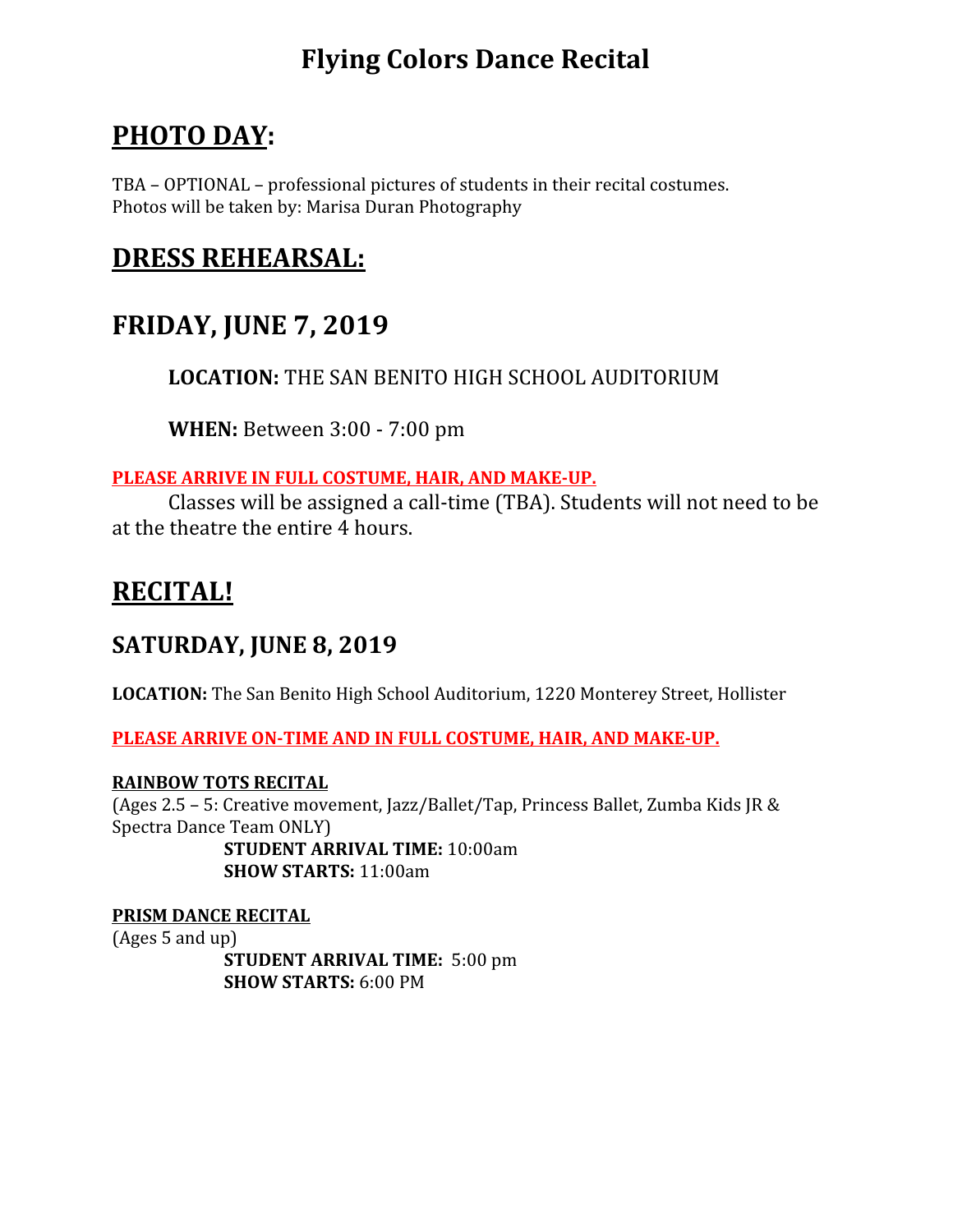### **WHAT TO BRING:**

## **Costume, hair, and make-up should be done BEFORE arriving at the theatre.**

- Water please no juice or sports drinks
- Non-messy snack (NO Cheetos or chocolate!) Costumes must remain clean.
- Something to keep students entertained while they wait for the show to start We recommend non-electronic items like books, crayons (NO markers), coloring book, and favorite stuffed toy. (If you pack electronic devices like phones, DVD player, video games, the parent volunteer will confiscate them once the show begins.)
- Pack only 1 **very small** bag.

# **SECURITY:**

## **SIGN-IN:**

Please sign-in your son/daughter on the master sign-in sheet at the side entrance of the auditorium. A parent volunteer or staff member will escort your child to their assigned backstage area.

### **RAINBOW TOTS RECITAL: DURING THE SHOW**

Students in the Rainbow Tots classes (ages 2.5 – 5 years) will wait backstage until it is their turn to take the stage. Once the show is over, you may pick them up and sign them out at the end of the show. The performance will run approximately 45 - 60 minutes. Parents will sign them out on stage after the finale performance at the end of the show. Please only send 1 parent to sign-out your child.

## **PRISM DANCE RECITAL:**

## **DURING THE SHOW**

Performers will be signed in at the side entrance to the theatre and escorted to the balcony area until it is their turn to take the stage. After they perform they will be escorted back to their assigned seats in the balcony. **PLEASE DO NOT ATTEMPT TO PICK UP YOUR CHILD IMMEDIATELY AFTER THEY PERFORM.** All students will be asked to come back on stage for the Finale. The show will run approximately 90 minutes.

At the end of the show, please sign-out your son/daughter. Students cannot be excused until they are signed-out by a parent/guardian. Please only send 1 parent to sign-out your child.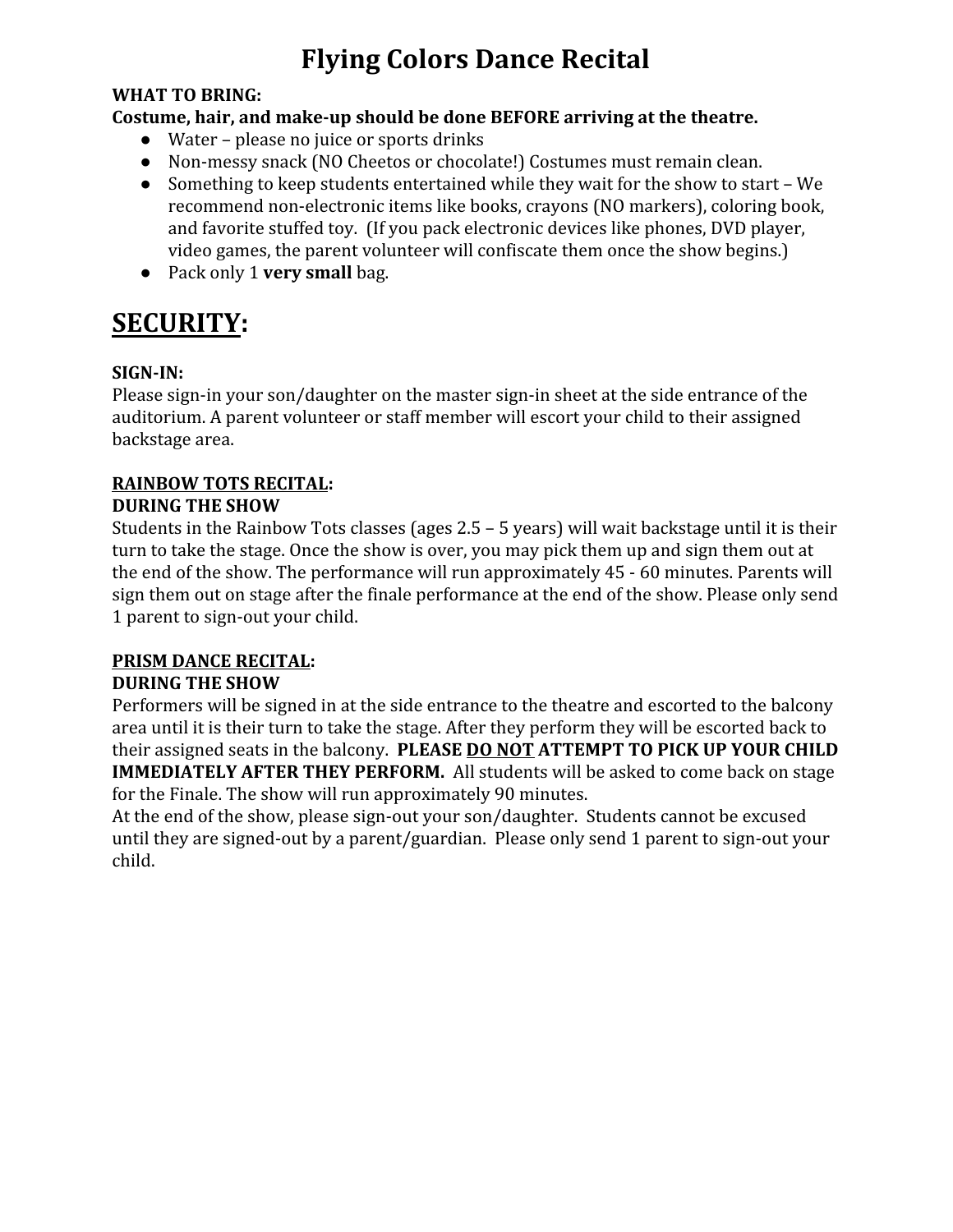# **RAINBOW TOTS PARENT VOLUNTEERS:**

All of our Rainbow Tots classes (2.5 - 5 year olds) are required to have at least 2 parent volunteers. Rainbow Tots classes work best if they have 2 volunteers – one to escort students when they need to use the restroom and one to watch the other students. Volunteers get to see the show for FREE! We reserve 2 seats in the front row for parent volunteers.

## **VOLUNTEER DUTIES:**

- Attend your assigned classes' dress rehearsal.
- Arrive early on recital day: 9:30 AM (Rainbow Tots) Parent volunteers must arrive early for a volunteer meeting. We will discuss how to escort students on and off stage.
- Parent volunteers are responsible for the sign-out process of all of their assigned students.
- You are responsible for the performers from the call time until the last student has signed-out. You cannot leave until all students have been signed-out.
- You must keep your group together.
- Escort students on and off stage.
- Make sure your group stays quiet during the show.
- Return the sign-out sheet to a Flying Colors Staff member.

# **OTHER VOLUNTEER OPPORTUNITIES:**

## **ALL PARENT VOLUNTEERS GET TO SEE THEIR CHILD PERFORM FOR FREE.**

## **These jobs are needed for both the 11am and the 6pm show.**

LOBBY HELP: Concession stand assistant, ticket takers, ushers - Assist the ticket and concessions managers before the show and during intermission.

VIDEO CAMERA ASSISTANT: Monitor the video camera during the show.

DRESSING ROOM ASSISTANT: Help students who are in multiple classes change costumes, hair and shoes during the show.

BALCONY MONITORS: Monitor and help remind students to stay seated and quit during the show. Assist the backstage managers with lining up students to perform.

If you are interested in volunteering, please let Miss Amy know. A volunteer sign-up sheet will be available a few weeks before the show.